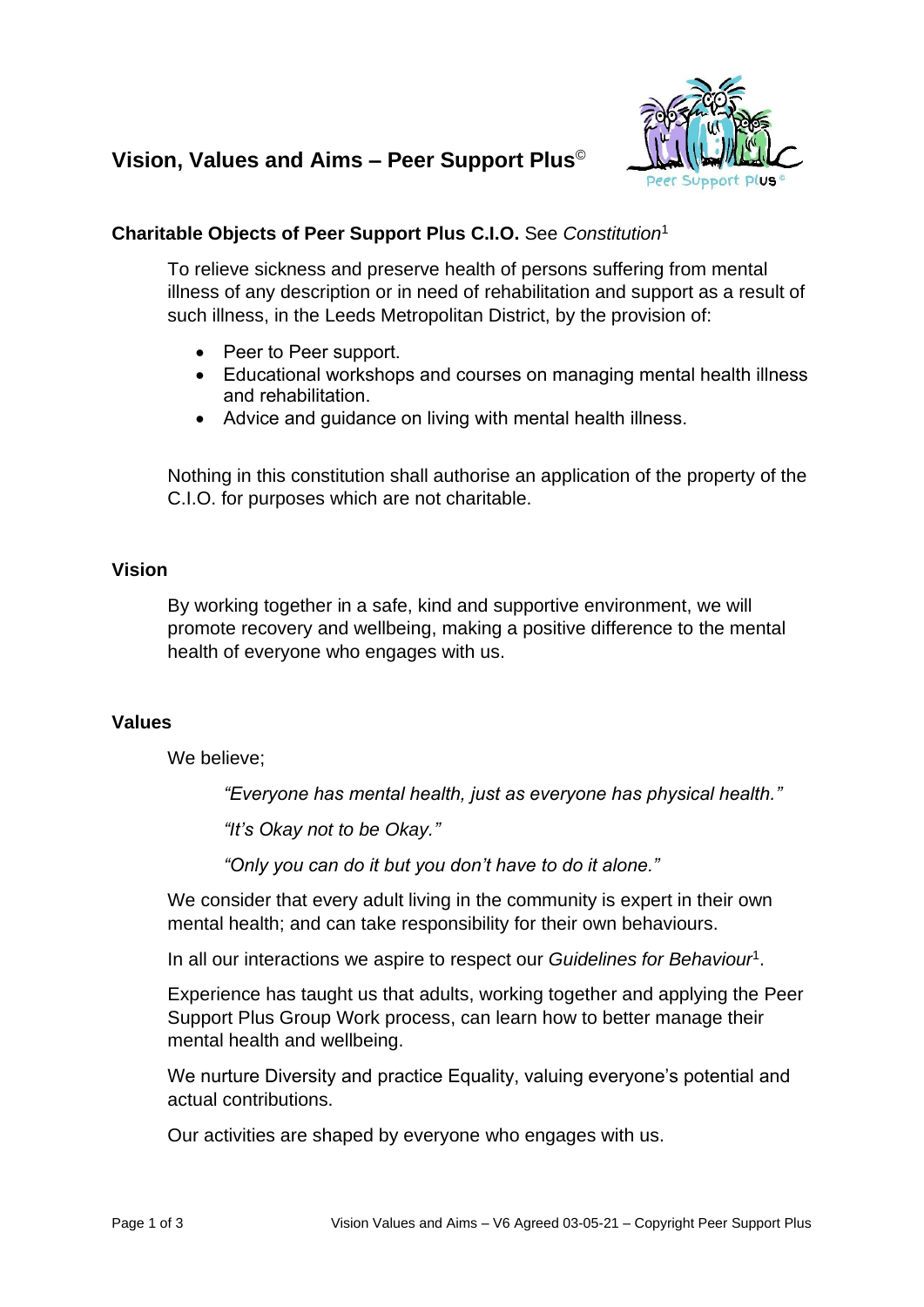The charity is directed by Volunteers, most of whom have lived experience of managing their own mental health.

We conduct Governance and Leadership transparently and with integrity.

We practice Asset Based Community Development (ABCD)<sup>2</sup>.

#### **Aims**

We will maintain a safe, kind and supportive environment where every Peer engaged in learning to better manage their mental health, and every Peer Support Plus Volunteer, can flourish.

Wherever possible we will simplify and add lightness to everything we do.

We will include adults who can attend a weekly face-to-face Peer Support Group but do not want to engage digitally.

We will offer a weekly live digital video Peer Support Group to adults who are unable to attend our face-to-face Group; and include adults who are digitally disadvantaged.

To sustain our activities, we will train and/or recruit sufficient Volunteers with lived experience to maintain a sufficient number of Volunteer Facilitators.

We will minimise our costs and finance Peer Support Group Work from donations, fundraising and grants.

### **Notes**

<sup>1</sup> available on our website [peersupportplus.org](https://www.peersupportplus.org/documents/)

<sup>2</sup>**Asset Based Community Development** (**ABCD**) is grounded in principles of empowerment, human rights, inclusion, social justice, selfdetermination and collective action.

It is an approach to sustainable community-driven development based on the premise that communities, such as Peer Support Plus, can drive their development process themselves by identifying and mobilising existing, but often unrecognised, assets.

Our community assets are those collective strengths, resources and potentials Peers, Volunteers, Supporters, Suppliers and Funders already have at their disposal which can be nurtured to develop effective policy and process, promote social inclusion and improve the health and well-being of everyone who engages with Peer Support Plus. Our assets include existing knowledge, skills, strengths, potentials and network links with other organisations and individuals.